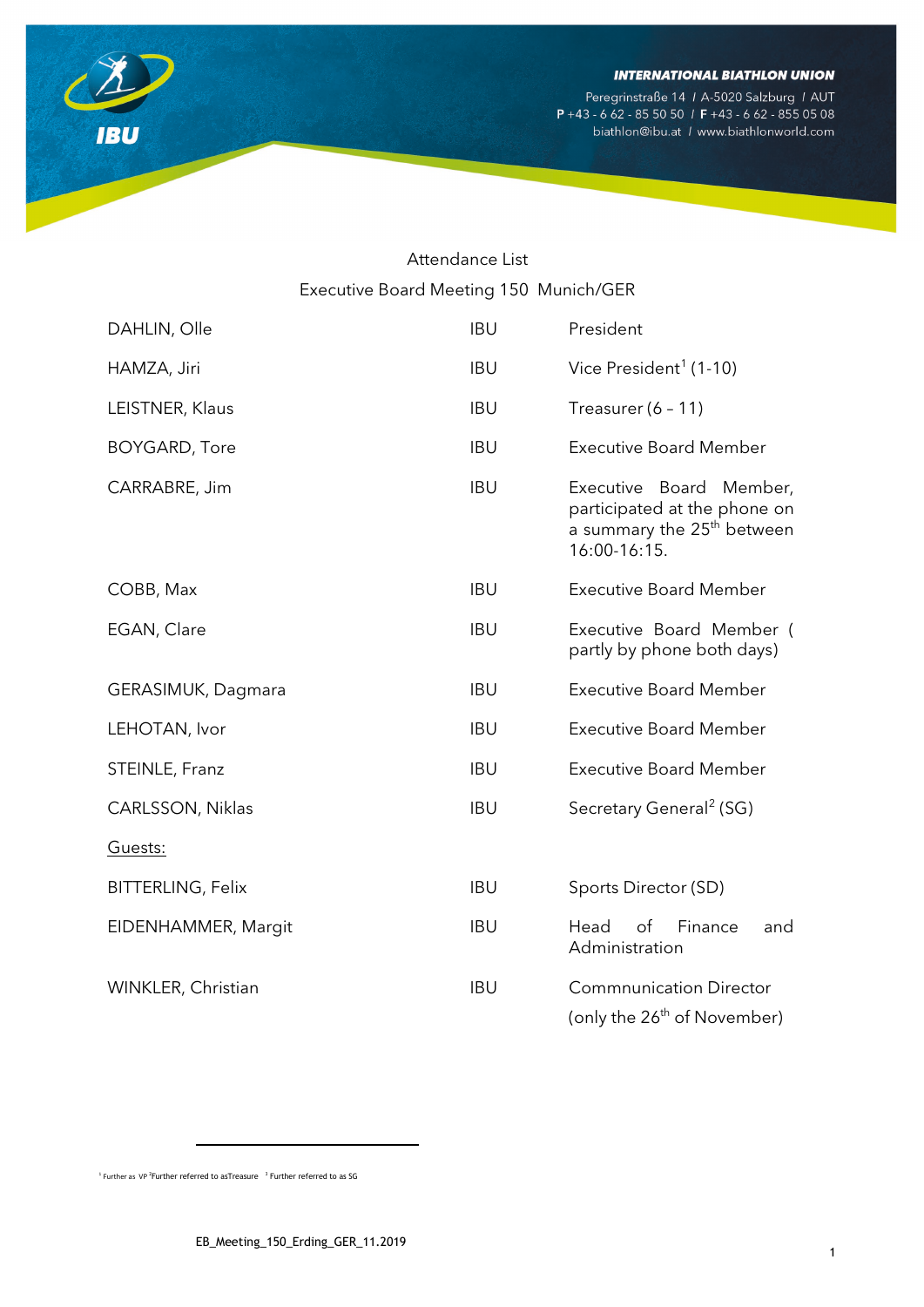Peregrinstraße 14 / A-5020 Salzburg / AUT  $P + 43 - 662 - 855050$  / F + 43 - 662 - 855 05 08 biathlon@ibu.at / www.biathlonworld.com

# AGENDA IBU Executive Board Meeting 150 2019-11-25/26Munich/GER

- 1. President's welcome
- 2. Approval of agenda items
- 3. Confirmation of EB minutes 149/2019
- 4. Reports
	- I. President
		- a. Sportel, Monaco
		- b. EOC Gen. Assembly, Warsau
		- c. IF Forum, Lausanne
		- d. World Conference in Doping in Sport, Katowiece
	- II. Other EB-members
	- III. Secretary General
	- IV. External Review Commission, interim report no. 9
	- V. Criteria Follow-up RBU (F.Steinle)
	- VI. Biathlon Integrity Unit (BIU) (F.Steinle)
- 5. Strategy
	- I. Discussion: "Kick-off" Target 26 (O.Dahlin/all)
	- II. Discussion: Implementation New Constitution/new rules (O.Dahlin/N.Carlsson)
	- III. Discussion: IBU-Organisation (N.Carlsson)
	- IV. Discussion: Governance review (N.Carlsson)

#### 6. Finances

- I. Report: Follow-up, May-Oct 2019/20 (N.Carlsson)
- II. Report: Follow-up, Financial Reserves May-Oct 2019/20 (O.Dahlin/K.Leistner)
- III. Decision: BIU budget 19/20 and signatories (N. Carlsson)
- IV. Discussion: Long term budget and priorities (N.Carlsson)
- V. Decision: Renovation/partly rebuilding of new HQ building

#### 7. Development

- I. Report: Recruitment "Head of Development" (N.Carlsson)
- II. Decision: Additional Financial Support (D.Gerasimuk)
- 8. Sports
	- I. Issues arising from the  $55<sup>th</sup>$  Technical Committee Meeting
	- II. Decision: Athletes Committée Terms of Reference (N.Carlsson/F.Bitterling)
	- III. Decision: CISM MoU (O.Dahlin/F.Bitterling)
	- IV. Discussion: Future Procedure for IBU Event Allocation (F.Bitterling)

#### 9. Information/Communications

- I. Decision: Prolonged/adjusted agreement JTA (C.Winkler/O.Dahlin)
- 10. Media and Marketing agreements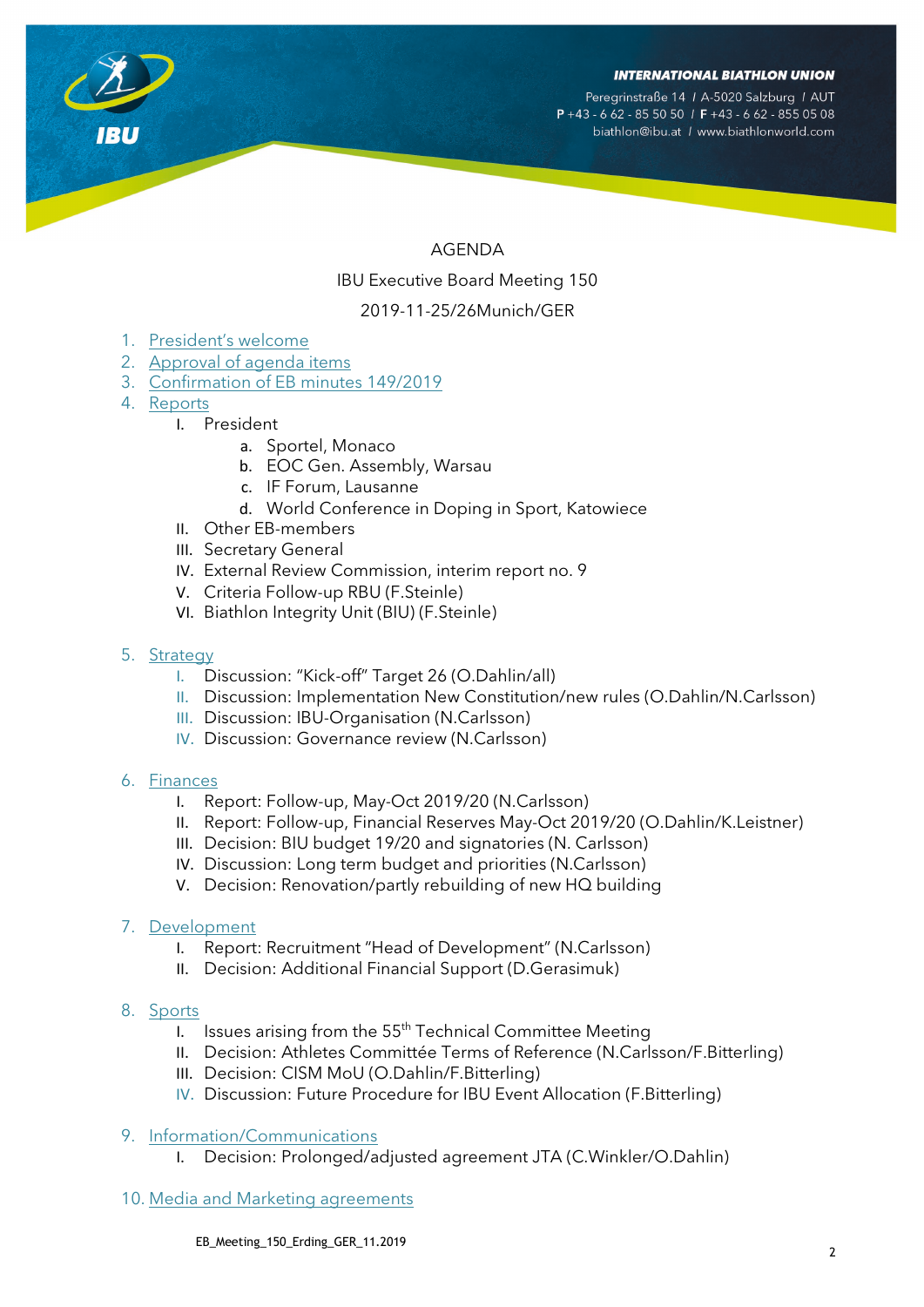

Peregrinstraße 14 / A-5020 Salzburg / AUT  $P + 43 - 662 - 855050$  / F + 43 - 662 - 855 05 08 biathlon@ibu.at / www.biathlonworld.com

I. Decision: Approval of the frames for future agreements (N.Carlsson)

#### 11. Miscellaneous

**IBU** 

- I. EB-meetings
	- a. EB, 17 Feb 2020, Antholz/ITA
	- b. EB, 6-7 June 2020, Salzburg/IBU
	- c. EB, 18-19 July 2020, tbd
	- d. EB, 4 Sept 2020, Prague/CZE
- II. Other IBU-meetings
	- a. Presidents Meeting 19 Feb 2020, Antholz/ITA
	- b. IBU Congress, 4-6 Sept 2020, Prague/CZE
	- c. OC Meeting, Pokljuka/SLO
	- d. Medical Meeting (agenda and budget)
- III. External meetings
	- a. 6<sup>th</sup> Chinese National Public Ice and Snow Season, 15-16 Dec 2019, Tianjin/CHN
	- b. IOC Session, 10 Jan 2020, Lausanne/SUI
	- c. IOC Commission Sustainability & Legacy, 14 Jan 2020, Lausanne/SUI
	- d. IOC Medical Meeting, 10-11 March 2020, Monaco
	- e. Sport Accord, 19-24 April 2020, Beijing/CHN
	- f. IOC Co Com Beijing 2020. 26-29 May 2020, Beijing/CHN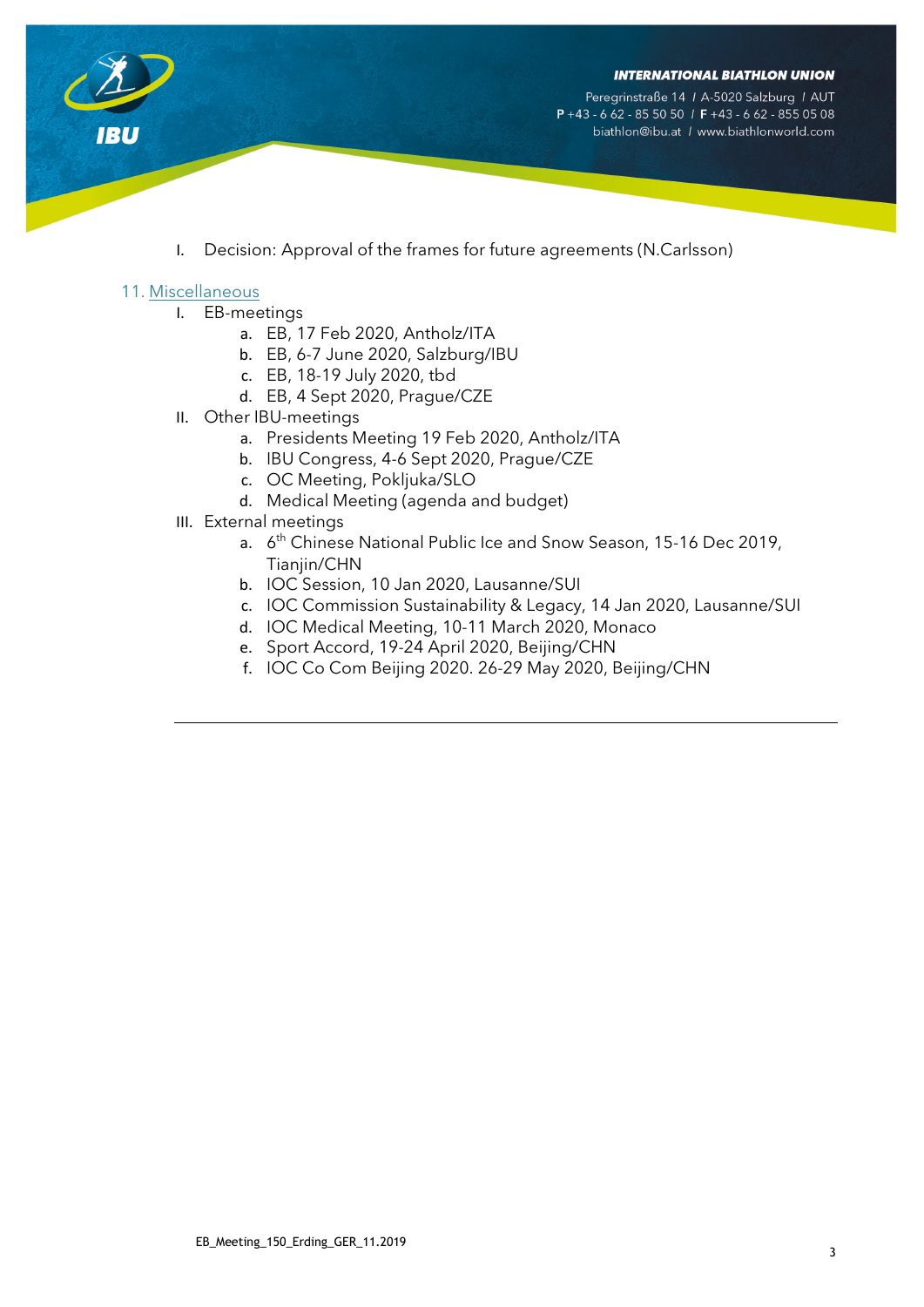Peregrinstraße 14 / A-5020 Salzburg / AUT  $P + 43 - 662 - 855050$  / F + 43 - 662 - 855 05 08 biathlon@ibu.at / www.biathlonworld.com

**Minutes** IBU Executive Board Meeting 150 Erding/GER

## 1. President's welcome

The President welcomed the Executive Board members to the 150<sup>th</sup> IBU Executive Board meeting in Erding/GER.

# 2. Approval of agenda items

• The agenda was approved as listed above.

# 3. Confirmation of EB minutes 149/2019

The minutes were approved without any comment.

# 4. Reports

I. President

#### a.Sportel, Monaco

The President and SG participated at Sportel and met several broadcasters and partners. Positve discussions with all parties.

# b. EOC Gen. Assembly, Warsau

The meeting was connected to the celebrations of the Polish NOCs 100 years anniversary. Good informal discussions with many participations, as the IOC President Bach and the new WADA President from 1<sup>st</sup> of Jan 2020 Mr. Banka EOC is implementing new rules, with increased transparency. The possibility to work with Olympic Solidarity was highlighted, and IBU should review the possibility to work with them. The EOC office in Brussel was presented and IBU will review the possibility to be part of that.

# c.IF Forum, Lausanne

In connection with the IF Forum, IOC organized a workshop regarding integrity and sport, focus on corruption and matchfocus was discussed in detail. The IF Forum had focus of athletes centered sport. Avialable funds from Olympic Solidarity towards Athletes Commision will be reviewed. It was also a gathering for AIOWF during the IF Forum, there will be a change of financial distribution from the AIOWF, with reduced funds..

A meeting was held with IPC regarding the possibility for IBU to take over the responsibility for PARA biathlon. IPC will do audit to review if a positive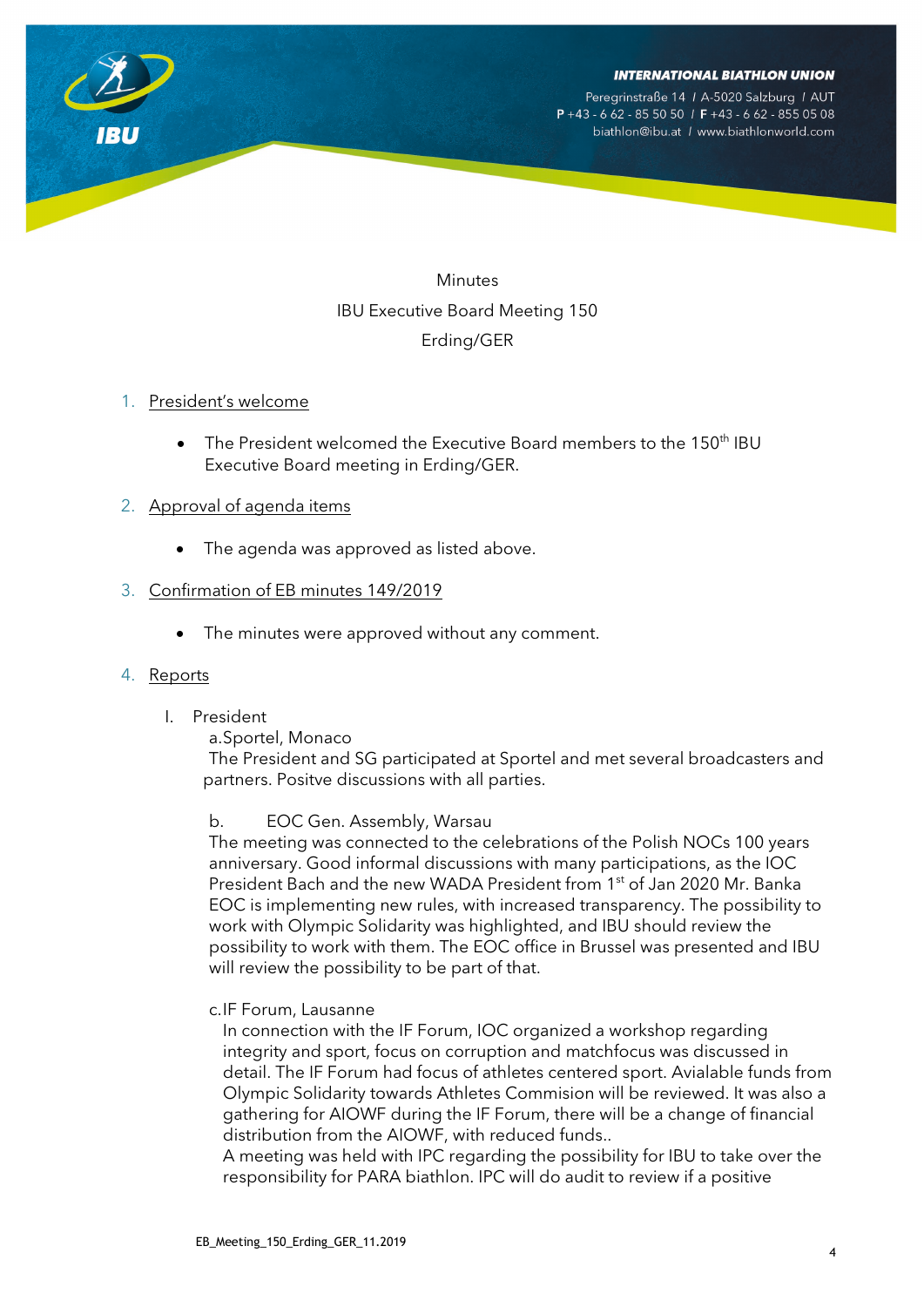Peregrinstraße 14 / A-5020 Salzburg / AUT  $P + 43 - 662 - 855050$  / F + 43 - 662 - 855 05 08 biathlon@ibu.at / www.biathlonworld.com



integration of Parabiathlon can be done with IBU, the goal from IPC is that the integration will be done until 2030. IBU are open to discuss further. .

- d. World Conference in Doping in Sport, Katowiece A conference is held every fifth year in connection with the approval of a new WADA code. The new code will come into force 1<sup>st</sup> of January 2021. The president did an intervention at the conference that was well received and opened for informal discussions afterwords.
- II. Other EB-members

Dagmara Gerasimuk was present in Sjusjoen (NOR) to have discussions with NF NOR regarding a knowledgesharing program for developing nations.

III. Secretary General

The SG refered to the written report distributed to the EB members.

IV. External Review Commission, interim report no. 9 (J.Taylor, L. Page)

The EB reviewed interim report no. 9 of the External Review Commission (ERC). The report is published on the IBU [website.](https://www.biathlonworld.com/about-ibu/inside-ibu/committees)

IV. Criteria Follow-up RBU (F.Steinle)

No news to report, next meeting with RBU is scheduled during the World Cup in Hochfilzen (AUT)(later rescheduled to late January in Moscau/RUS). The EB also discussed the consequences of the WADA Compliance Review Committee recommended consequences for RUSADA non-compliance, the WADA Executive Committee will discuss this at their ExCo-meeting the 9<sup>th</sup> of December.

V. Biathlon Integrity Unit (BIU) (F.Steinle) Steinle went thru the written report distributed to the EB. The EB acknowledge all the work done by the BIU in the short timeframe.

# 5. Strategy

I. Discussion: "Kick-off" Target 26 (O.Dahlin/all)

The SG made a presentation regarding the next steps for the implementation of Target 26. The EB will be deeply involved in all strategic topics and the staff will take responsibility to prepare a more detailed project plan that will outline the interaction with all stakefolders (NFs, OCs, Athletes and others), timelines and needed resources. The project plan will be presented to the board for decision at EB meeting 151 and will be reviewed at the Preseidents Meeting in Antholz the 19<sup>th</sup> of February. External support will be needed to start this work and EB approved to move ahead with contracting expertise according to needs presented.

EB was pleased with the progress made so far.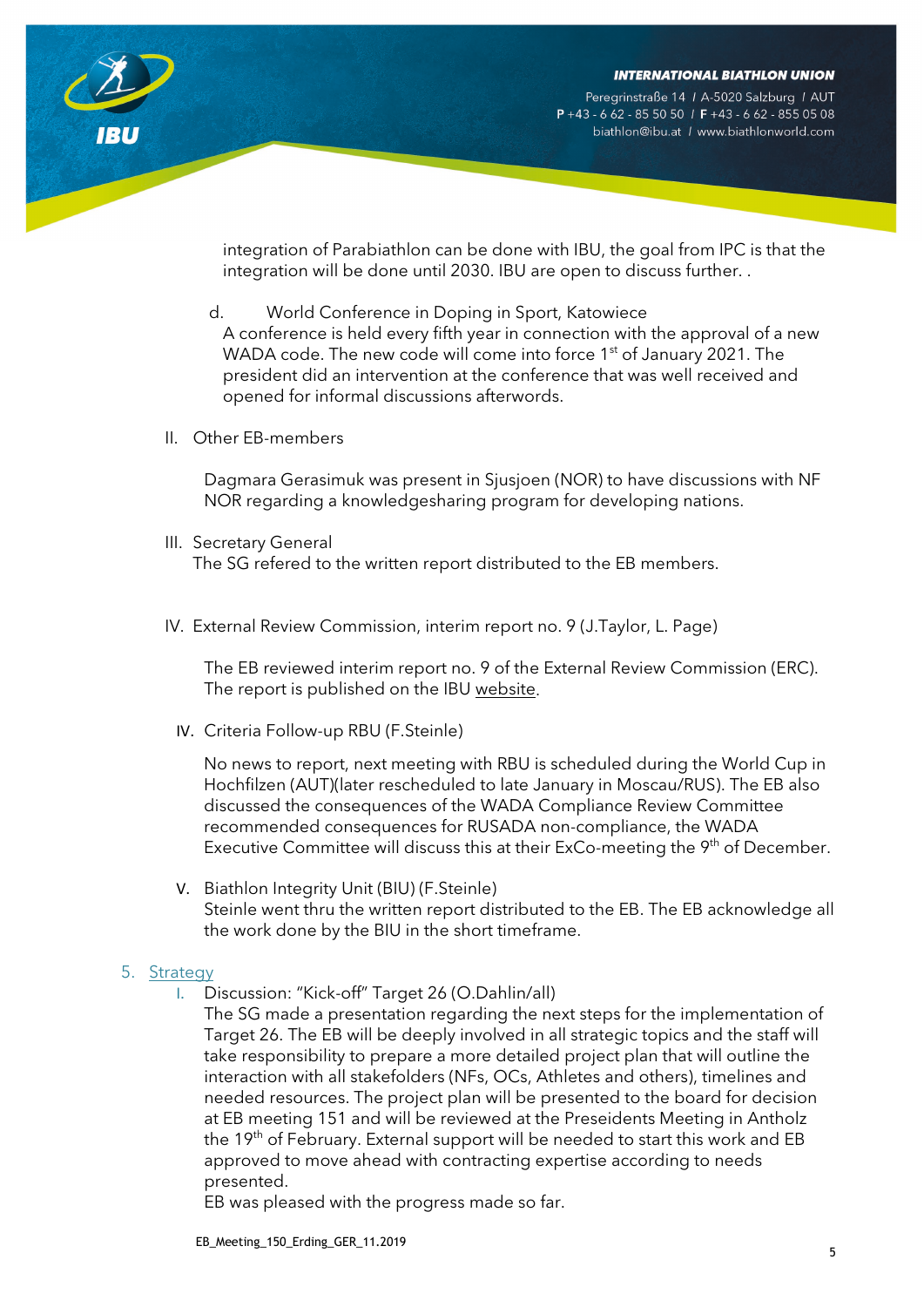

Peregrinstraße 14 / A-5020 Salzburg / AUT  $P + 43 - 662 - 855050$  / F + 43 - 662 - 855 05 08 biathlon@ibu.at / www.biathlonworld.com



- II. Discussion: Implementation New Constitution/new rules (O.Dahlin/N.Carlsson) The educational material of the constitution and integrity code will be shared with the EB and at the next meeting the EB will discuss the next steps. Important will be education of NFs.
- III. Discussion: IBU-Organisation (N.Carlsson)

The SG presented the current tasks and responsibilities for the staff and outlined the consequences with additional tasks based on the Constitution and Target 26. IBU will also need to take a wider responsibility as an IF in future The EB approved to recruit a Sports Manager and to contract a Senior Project Manager for the implementation of Target 26.

IV. Discussion: Governance review (N.Carlsson)

The SG presented different level of ambitions for IBU to implement in our work to improve our governance. With the new constitution and integrity code, we have all possibilities to improve, but many things must be improved when it comes to transparency, democracy, integrity, accountability and social responsibility. A detailed review is needed with neceserry measures to be implemented.

The EB decided to create a working group to review this, participants will be the SG, Franz Steinle, Max Cobb, Dagmara Gerasimuk and Ivor Lehotan. The result of the review will be presented at the EB 151.

# 6. Finances

- I. Report: Follow-up, May-Oct 2019/20 (N.Carlsson) EB reviewed the report and asked for an updated forecast to the EB meeting 151.
- II. Report: Follow-up, Financial Reserves May-Oct 2019/20 (O.Dahlin/K.Leistner) The EB acknowledged the report
- III. Decision: BIU budget 19/20 and signatories (N. Carlsson) The EB confirmed the budget, but asked the BIU to review the cost for Vetting and consultance and submit a more detailed budget. The signatories for BIU will be reviewed to EB 151, and at the moment the signatories of invoices for BIU will follow the authorization rules for IBU.
- IV. Discussion: Long term budget and priorities (N.Carlsson) The EB appreciated the presentation, and agrees that it is important and useful to continue the discussions
- V. Decision: Renovation/partly rebuilding of new HQ building The EB approved the financial frame for the rebuilding and asked the management to communicate with the President and Treasurer about the progress of this project.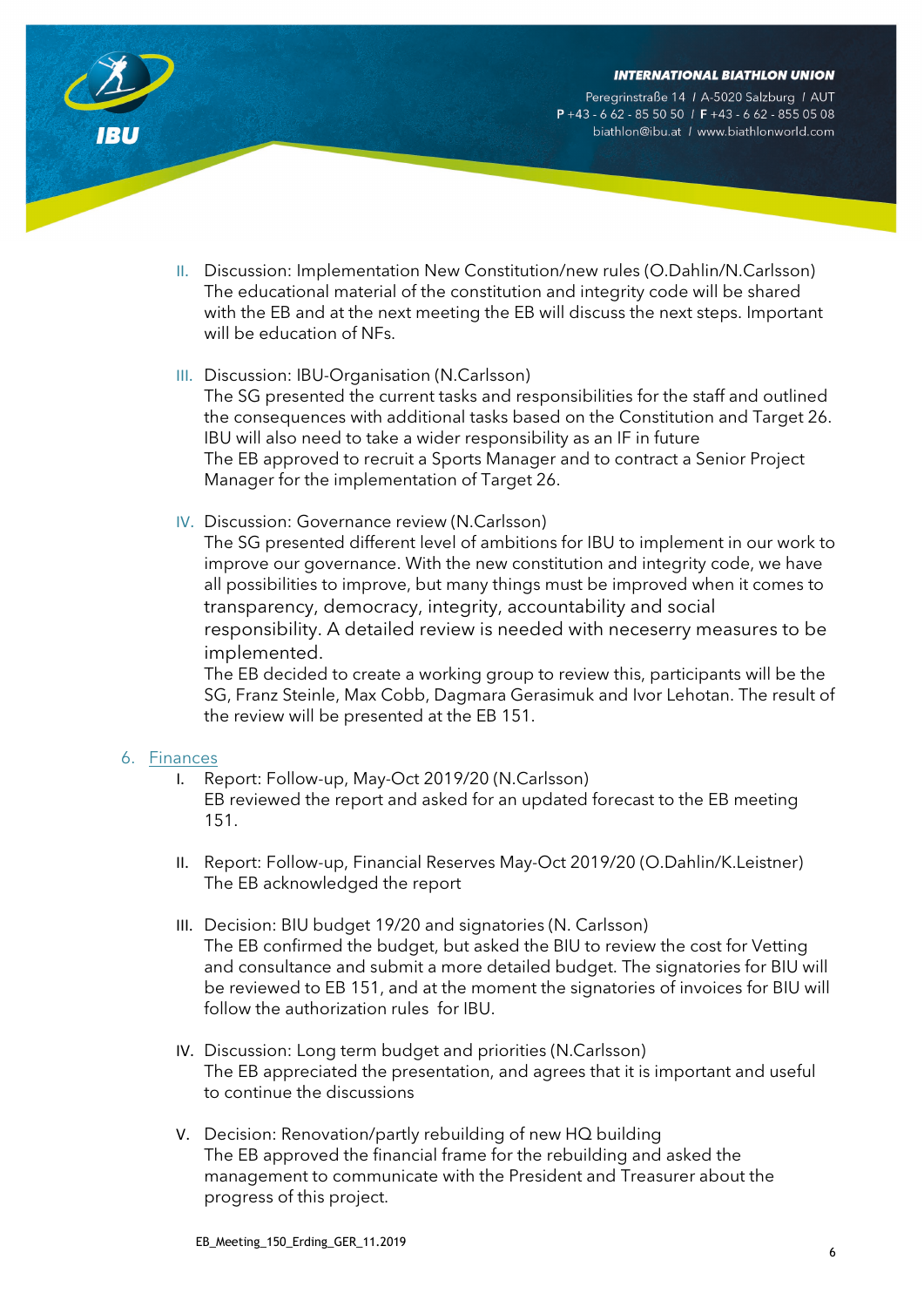Peregrinstraße 14 / A-5020 Salzburg / AUT  $P + 43 - 662 - 855050$  /  $F + 43 - 662 - 8550508$ biathlon@ibu.at / www.biathlonworld.com



# 7. Development

VI. Report: Recruitment "Head of Development" (N.Carlsson)

The EB supported the recommendation from the management after having conducted a full recruitment process with personal interviews, to hire Dagmara Gerasimuk as the new Development Director. The EB agreed that she need to step down from the EB the day when she signs the employment contract. The EB will recommend that the EB-position is filled by a female candidate at the next congress in Prauge 2020, and that NFs have to nominate their candidates according to normal procedure & announced timelines

## VII. Decision: Additional Financial Support

The distribution of the additional financial support decided at EB meeting 149 was approved according to Annex 1.

## 8. Sports

I. Issues arising from the  $55<sup>th</sup>$  Technical Committee Meeting

The SD reported about the topics discussed at the last Technical Committee Meeting

# *On proposal of the TC the EB approved:*

The change of date for the YJWCH 2022 in Soldier Hollow/USA: 21.02.-02.03.2022 (incl. arrival and training days) The change was necessary (following a request from the hosting OC/NF) to avoid extremely high prices for travel (airplane tickets) and

accommodation due to national holidays. It also allows more travel time for teams following the Olympic Winter Games 2022.

#### Event and Competition Rules (ECR):

Art. 1.4.1 g & 1.4.2 g – Short Individual: the general rule now allows also to schedule this competition format not only in extraordinary weather/snow conditions but also in the interests of a manageable competition program. This change is already included in the new/updated ECR.

#### ECR Annexes:

Annex A – Art. 1.3 - Prohibited Materials

The new wording expressively allows the use of heating devices for gloves and shoes. The rest of the rule remains unchanged, no further artificial or chemical energy suppliers allowed.

#### Summer Biathlon WCH 2020:

The competition program was approved as stated in Annex 2.

Due the short termed reallocation of the event there still could be minor changes on the Super Sprint Days (Thursday/Friday), such that senior and junior competitions are switched.

Event Applications CCH, CC, RCH, RC and Other Events: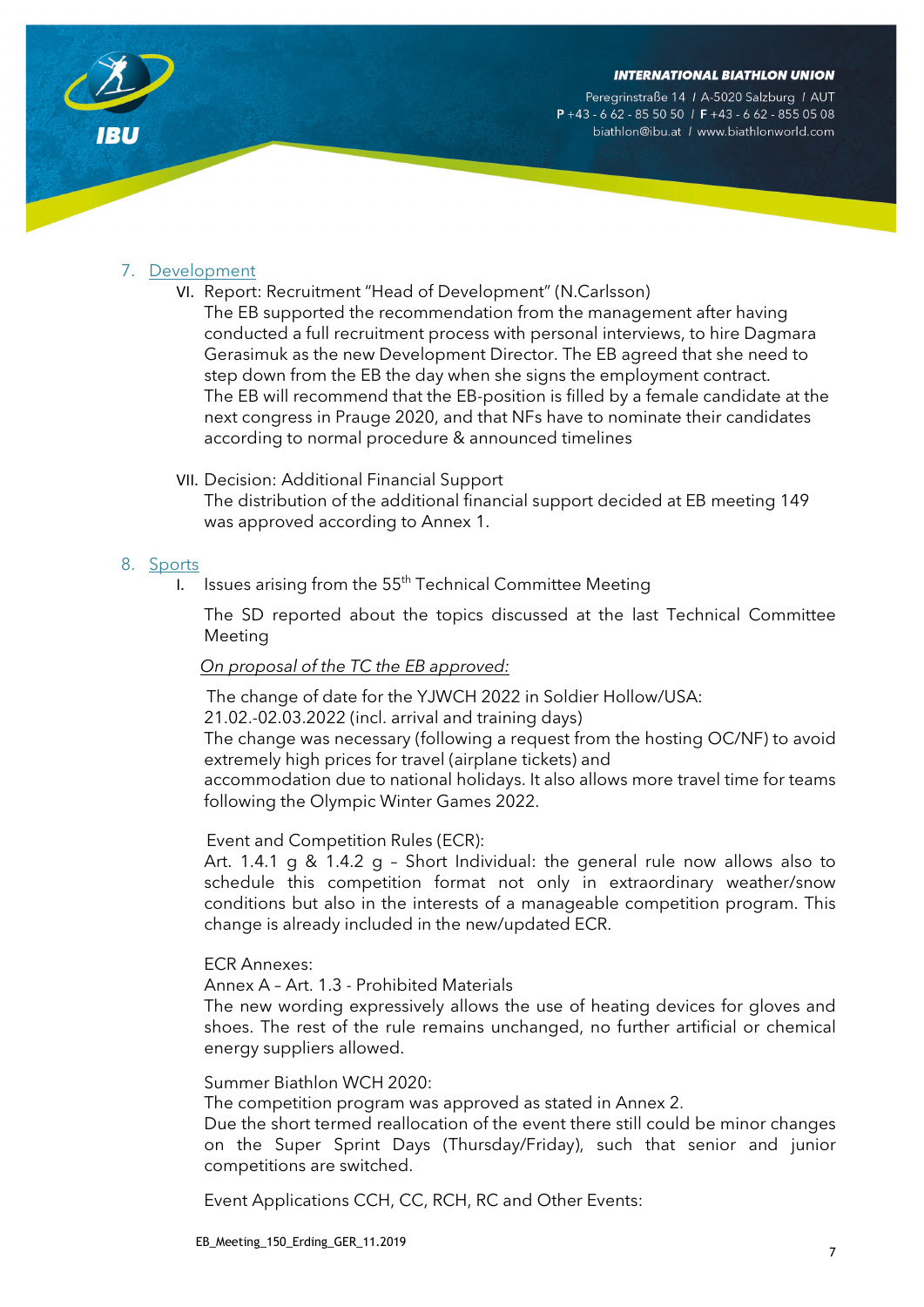Peregrinstraße 14 / A-5020 Salzburg / AUT  $P + 43 - 662 - 855050$  / F + 43 - 662 - 855 05 08 biathlon@ibu.at / www.biathlonworld.com



Several event applications were approved, the complete overview (including the formerly approved ones) are stated in Annex 3

The EB took note/was further informed about:

The first draft of the WC competition program for 2020/21 as discussed in the TC (still work in progress as feedback from athletes, coaches and TV stations needs to be considered)

WC 7 in Beijing will most probably last from Friday including Monday to ensure the event will be a proper test for the OWG 2022 for all involved parties but also will offer the athletes enough recovery timeafter the WCH 2021 in Pokljuka.

Newly released OC Guide which is available for download on the IBU homepage

The Super Sprint Procedure for season 2019/20 (IBU Cup and Junior Cups) which was transmitted for information to all NFs already

In addition the EB discussed:

Possible ban of lead in small bore ammunition (new EU legislation under discussion)

The SD informed about the current situation. The EB takes this discussion very seriously. Nevertheless it is necessary to get more information from the authorities as for now it is not clear to what extent a new legislation will come into force for biathlon, even if most probably a certain lead-ban is to be expected. The decision of the EU in this regard is scheduled for October 2021 and then expected to be enforced after a certain transition time.. The IBU EB decided to form a working group consisting of Felix Bitterling (Sports Dir/Chair), Tore Boygard (EB), Franz Berger (TC) and Borut Nunar (RD WC) and which shall include external stakeholders acc. to decision of the working group.

New EU Legislation Restricting Fluor (effects ski waxes)

The new legislation is coming into effect in July 2020. The EB supports the legislation, acknowledging the apparent health and environment concerns.

The EB decided to form a working group to gain more knowledge and formulate control systems that ensure fair conditions in biathlon.

The working group consists of Max Cobb (Chair), Franz Steinle (EB), Christophe Vassallo (TC Chairman) and Felix Bitterling (Sports Dir) was set-up, which shall include/involve external stakeholders and experts acc. to decision of the working group.

Accommodation situation and increased costs at main IBU events

The SD reported about the situation in several venues, hosting main IBU events, where highly increased costs are faced. In addition there is a trend visible in quite a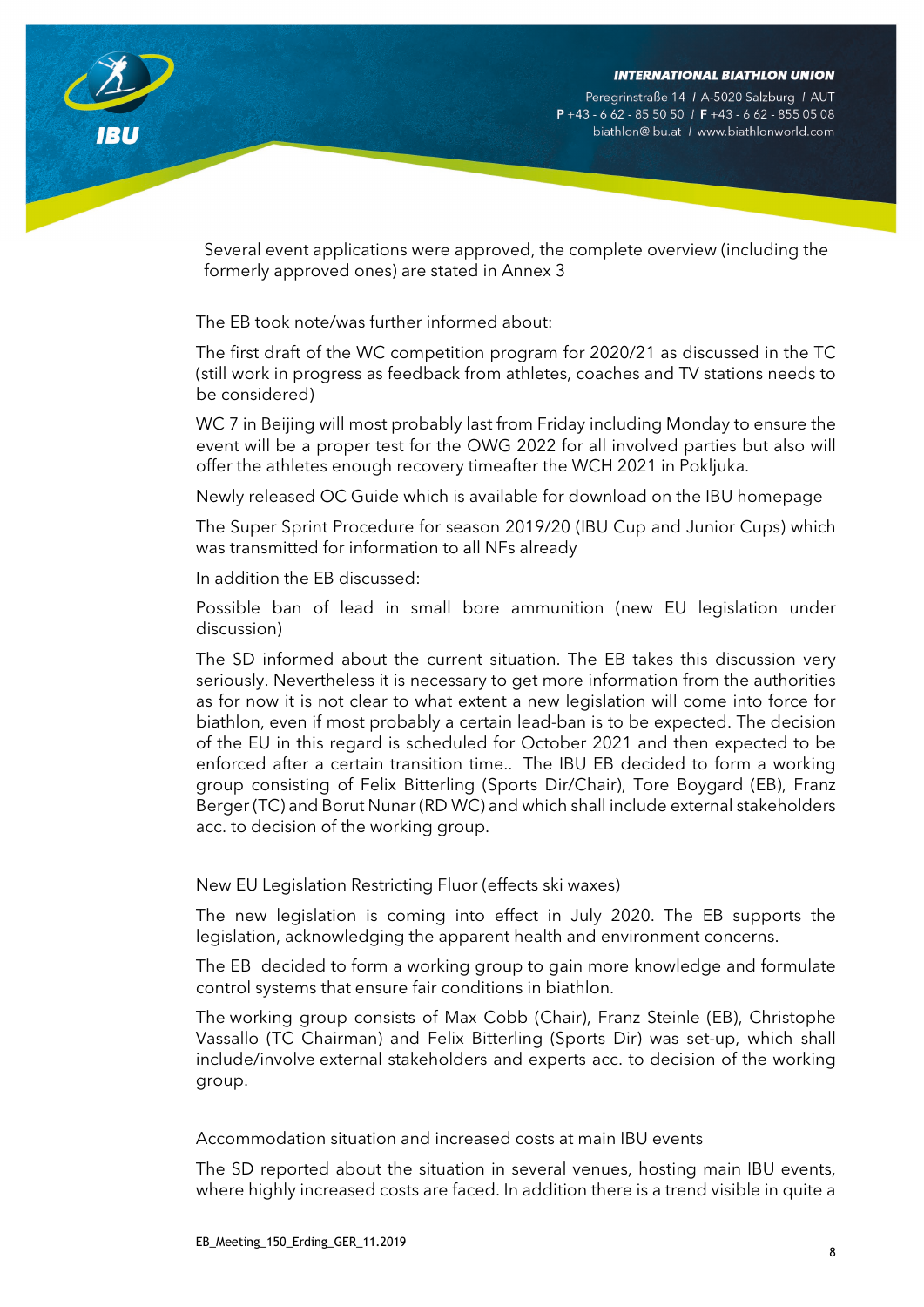Peregrinstraße 14 / A-5020 Salzburg / AUT  $P + 43 - 662 - 855050$  /  $F + 43 - 662 - 8550508$ biathlon@ibu.at / www.biathlonworld.com

few venues that team accommodation is more and more pushed away from the stadium´s vicinity, which results in longer daily travel times creating problems especially at such venues with high fan attendance (traffic jams etc.). Such issues shall be tackled together with the OCs to avoid that such trend is continued.

- II. Decision: Athletes Committée Terms of Reference (C.Egan/N.Carlsson/F.Bitterling) The EB approved the Athletes Committee Terms of Reference as stated in Annex 4.
- III. Decision: CISM MoU (O.Dahlin/F.Bitterling)

A MOU similar to the past ones was drafted. Due to the open questions about a very disturbing situation occurring at the CISM Military Games in Orienteering, which was held in China, the further action on the MOU was put on hold. In any case a new clause should be integrated in such MOU to ensure that any decision of the Competition Jury is to be seen final.

IV. Discussion: Future Procedure for IBU Event Allocation (F.Bitterling)

The SD presented a first draft of a future event allocation procedure including all respective internal (such as staff, AC, TC, EB) and external stakeholders (TV etc.). The EB members are asked to review the document and provide feedback in time before the EB Meeting 151 in Antholz, February 2020 will take place. At the meeting the final document shall be approved and afterwards published.

#### 9. Information/Communications

.

Decision: Prolonged/adjusted agreement JTA (C.Winkler/O.Dahlin) The EB agreed to prolong the agreement with JTA to end of September 2020

#### 10. Media and Marketing agreements

I. Decision: Approval of the frames for future agreements (N.Carlsson) The SG presented to current status and objectives for Media and Marketing agreements.

The EB agreed to the frames of the future agreements, a lot of relevant comments were made by the EB members that the negotiation group will bring forward.

#### 11. Miscellaneous

- I. EB-meetings
	- a. EB 151, 17 Feb 2020, Antholz/ITA
	- b. EB, 6-7 June 2020, Salzburg/IBU
	- c. EB, 18-19 July 2020, tbd
	- d. EB, 10 Sept 2020, Prague/CZE
- II. Other IBU-meetings